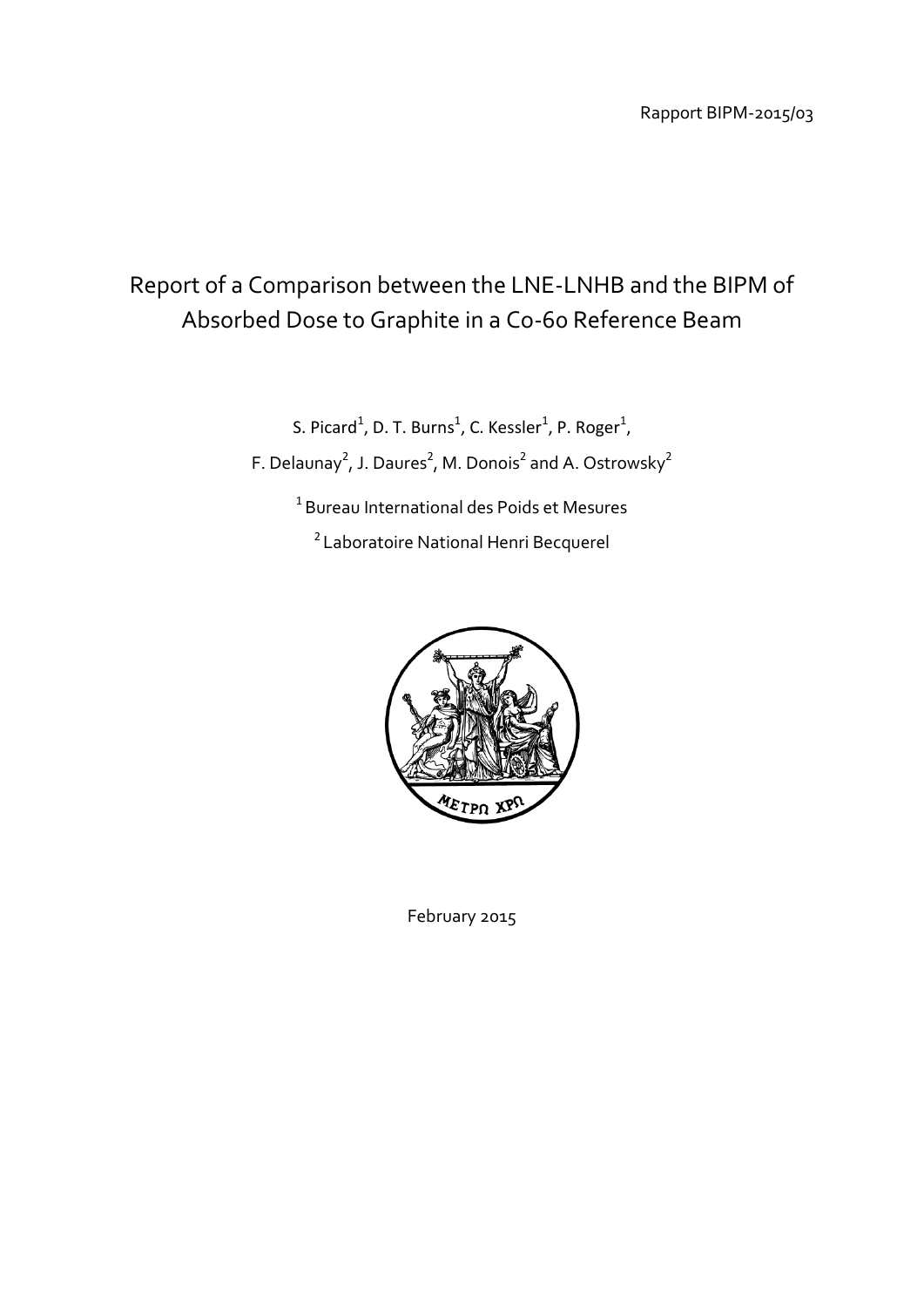## **Abstract**

A comparison of absorbed dose to graphite in a Co-60 reference beam was carried out between the Laboratoire National de Métrologie et d'Essais – Laboratoire National Henri Becquerel (LNE-LNHB) and the Bureau International des Poids et Mesures (BIPM) in March 2011. The comparison involved the LNE-LNHB primary standard graphite calorimeter and the BIPM graphite calorimeter used for the BIPM.RI(I)-K6 comparison of national accelerator beam facilities. The comparison result, reported as a ratio of the LNE-LNHB and the BIPM evaluations, is 0.992 with a combined standard uncertainty of 5 parts in 10<sup>3</sup>, consistent with the BIPM.RI(I)-K6 comparison results obtained in accelerator photon beams of the LNE-LNHB. It is also consistent with the BIPM.RI(I)-K4 comparison result obtained for the LNE-LNHB in the BIPM Co-60.

# **1. Introduction**

 $\overline{\phantom{a}}$ 

In December 2010 the LNE-LNHB<sup>1</sup> made a request to participate with the BIPM in a bi-lateral comparison of absorbed dose to graphite in a Co-60 beam.

The BIPM has an ionometric primary standard for graphite but no comparisons in terms of absorbed dose to graphite have been undertaken since 2001. In the meantime, the BIPM has developed a graphite calorimeter standard for absorbed dose to water and since 2009 has carried out regular measurements using its graphite calorimeter in the CisBIO Co-60 reference beam at the BIPM. These are made as part of the quality assessment of the BIPM graphite calorimeter, but also with the objective to determine the absorbed dose to water in this beam. These calorimeter measurements can equally be used for the determination of the absorbed dose to graphite. In fact, the largest part of the information needed for a comparison in terms of absorbed dose to graphite was already available from these repeated measurements and the additional measurements required, namely ionometric measurements in a reference graphite phantom, would not be particularly time consuming. Further, such a comparison might give useful information on the advantages and limitations of the techniques applied in each laboratory. For this reason, a comparison of absorbed dose to graphite was undertaken.

Two comparison exercises were carried out. Firstly, a determination of absorbed dose to graphite was made by the LNHB in the BIPM reference beam using a LNHB transfer chamber in the BIPM graphite phantom. The BIPM reference beam is a collimated 10 cm  $\times$  10 cm square field for which the appropriate dose conversion was calculated using the BIPM phasespace files and geometries. Secondly, complementary measurements were carried out using a BIPM transfer chamber in the LNHB Co-60 reference beam. However, the LNHB beam has a circular profile and to determine the BIPM absorbed dose it would be necessary for the

 $1$  The LNE-LNHB will henceforth be referred to as the « LNHB ».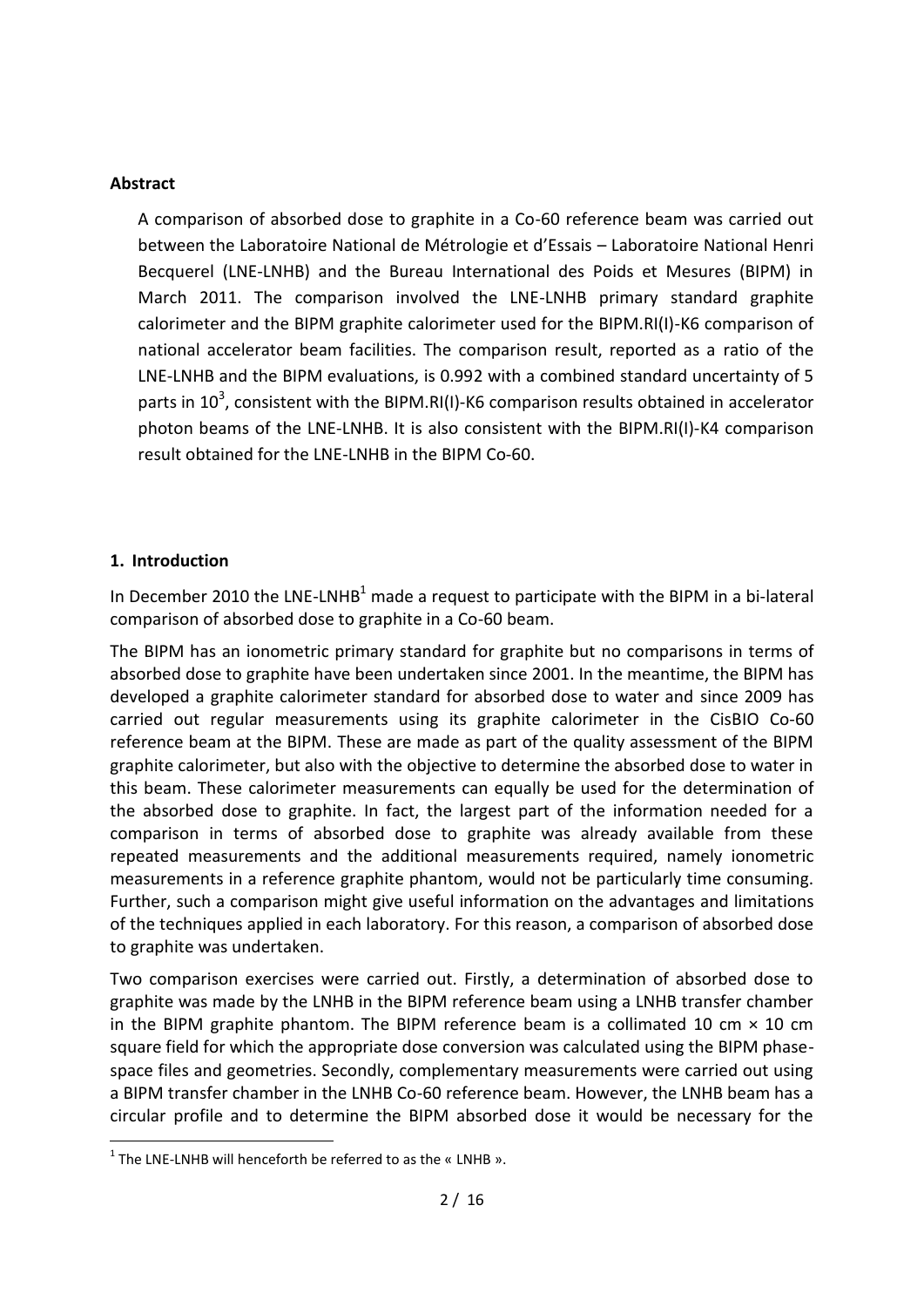BIPM to calculate an appropriate conversion factor using the LNHB phase-space files and geometry. For this reason, only the results obtained at the BIPM have been exploited in this report.

The comparison result is represented by the ratio *R*,

$$
R = \frac{D_{\text{G,LNHB}}}{D_{\text{G,BIPM}}},\tag{1-a}
$$

and the associated combined relative standard uncertainty  $u_c$ ,

$$
u_c \left( \frac{D_{\text{G,LNHB}}}{D_{\text{G,BIPM}}} \right). \tag{1-b}
$$

The comparison measurements were carried out at the BIPM from 1 to 2 March 2011.

### **2. Method and Instrumentation**

 $\overline{a}$ 

#### 2.1. The LNHB determination of absorbed dose to graphite

The LNHB may realize absorbed dose using its primary standard in form of an originally designed graphite calorimeter [1 - 3]. The LNHB graphite calorimeter is associated with a homogeneous graphite phantom, consisting of set of well-caracterized discs.

The LNHB graphite disc containing the ionization chamber in this work is of diameter 160 mm and 32 mm thick ("32a"). The disc contains a 10 mm diameter cavity in the radial direction into which a thimble-type ionization chamber is inserted. Note that measurements using this disc in its 'normal' orientation are corrected by the factor *k*asym for any change in ionization current measured with the disc (but not the transfer chamber) reversed. A photograph of the LNHB graphite phantom is shown in Fig 1.

Before the comparison, measurements were carried out at the LNHB, using the LNHB graphite phantom, in which an ionization chamber (NE 2571, serial number 642)<sup>2</sup> was calibrated in terms of absorbed dose to graphite at the reference depth of 5 g  $cm^{-2}$ . This chamber served as a transfer chamber in the comparison. The calibration factor and associated correction factors are listed in Table 1. The absorbed dose to graphite can hence be determined as

$$
\dot{D}_{\rm G} = N_{D,\rm G} I_G \cdot \sum_i k_i \,. \tag{2}
$$

 $2$  Certain commercial equipment, instruments, or materials are identified in this report in order to specify the experimental procedure adequately. Such identification is not intended to imply recommendation or endorsement by the participating institutes, nor is it intended to imply that the materials or equipment identified are necessarily the best available for the purpose.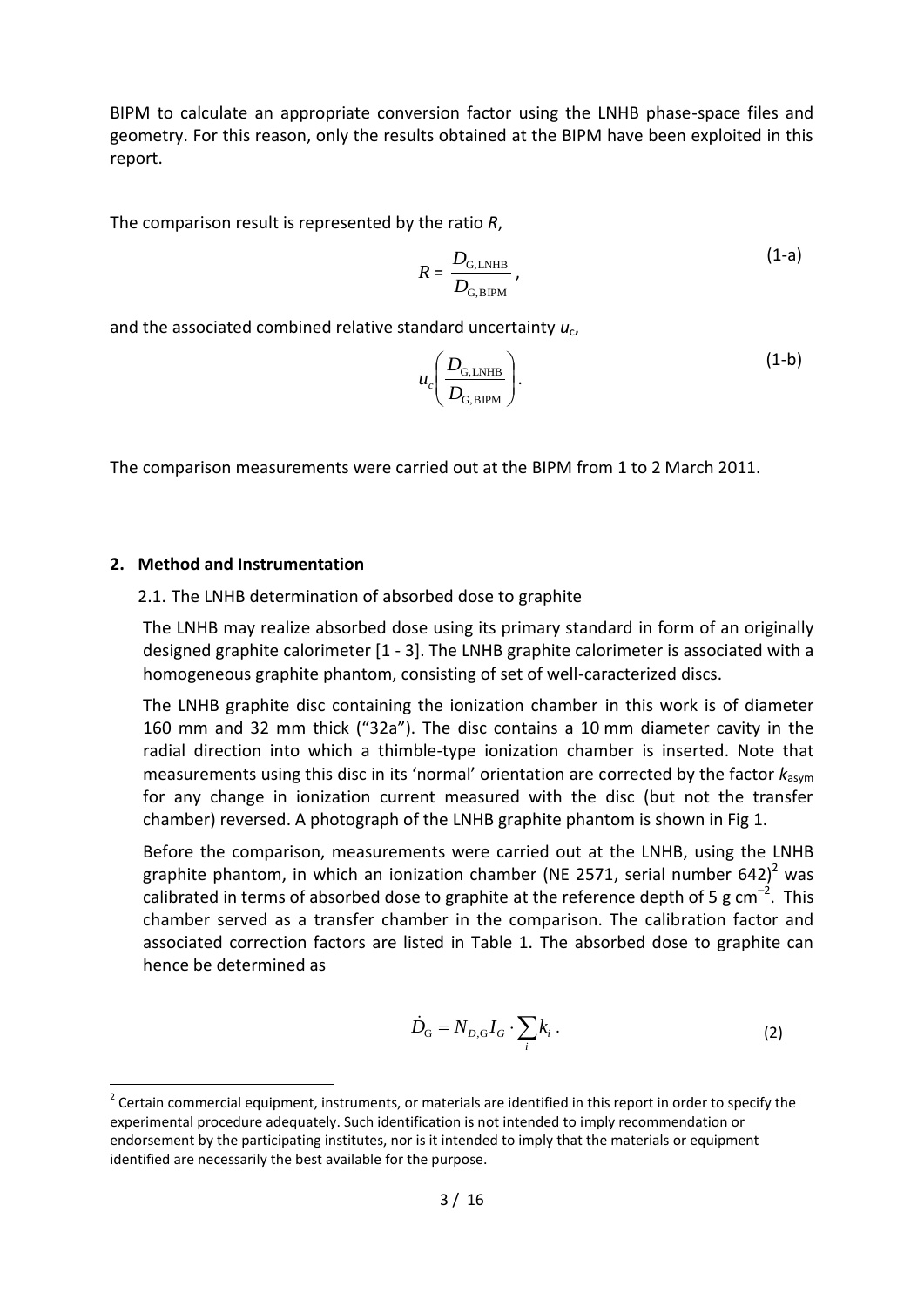

**Fig. 1.** Photograph of the LNHB graphite phantom placed in the LNHB Co-60 beam.

**Table 1.** Calibration coefficient for the NE 2571 transfer chamber (serial number 642) of the LNHB, corrected for the asymmetry of the disc containing the chamber ( $k_{\text{asym}}$ ), the polarity effect ( $k_{\text{pol}}$ ) and ion recombination ( $k_s$ ). The calibration coefficient is given for the reference conditions *p*=101.325 kPa, *T* = 20.0 °C and RH= 0 %.

| Parameter                         | у                     | $[u(y)_{c}/y] / 10^{-3}$ |
|-----------------------------------|-----------------------|--------------------------|
| $k_{asym}$                        | 0.999 94              | 0.08                     |
| $k_{pol}$                         | 0.99883               | 0.33                     |
| $k_{s}$                           | 1.001 19              | 0.50                     |
| $k_{rn}$                          | 1.000 4               | 0.45                     |
| $N_{D,G}$ / [Gy·C <sup>-1</sup> ] | $3.983 \times 10^{7}$ | 2.56                     |

# 2.2. The BIPM method to determine the absorbed dose to graphite

# *2.2.1. Measurement principle*

The BIPM absorbed-dose graphite calorimeter is described in [4, 5]. No electrical heating is employed, but rather the specific heat capacity of the graphite core *cp*,c has been determined previously in a separate experiment [6]. Quasi-adiabatic conditions are achieved by irradiating the core in a graphite jacket that is smaller than the radiation field, resulting in a relatively uniform dose distribution in the jacket. This arrangement is mounted in a PMMA $<sup>3</sup>$  support and vacuum container with graphite</sup>

 $\overline{\phantom{a}}$ 

<sup>&</sup>lt;sup>3</sup> Polymethylmethacrylate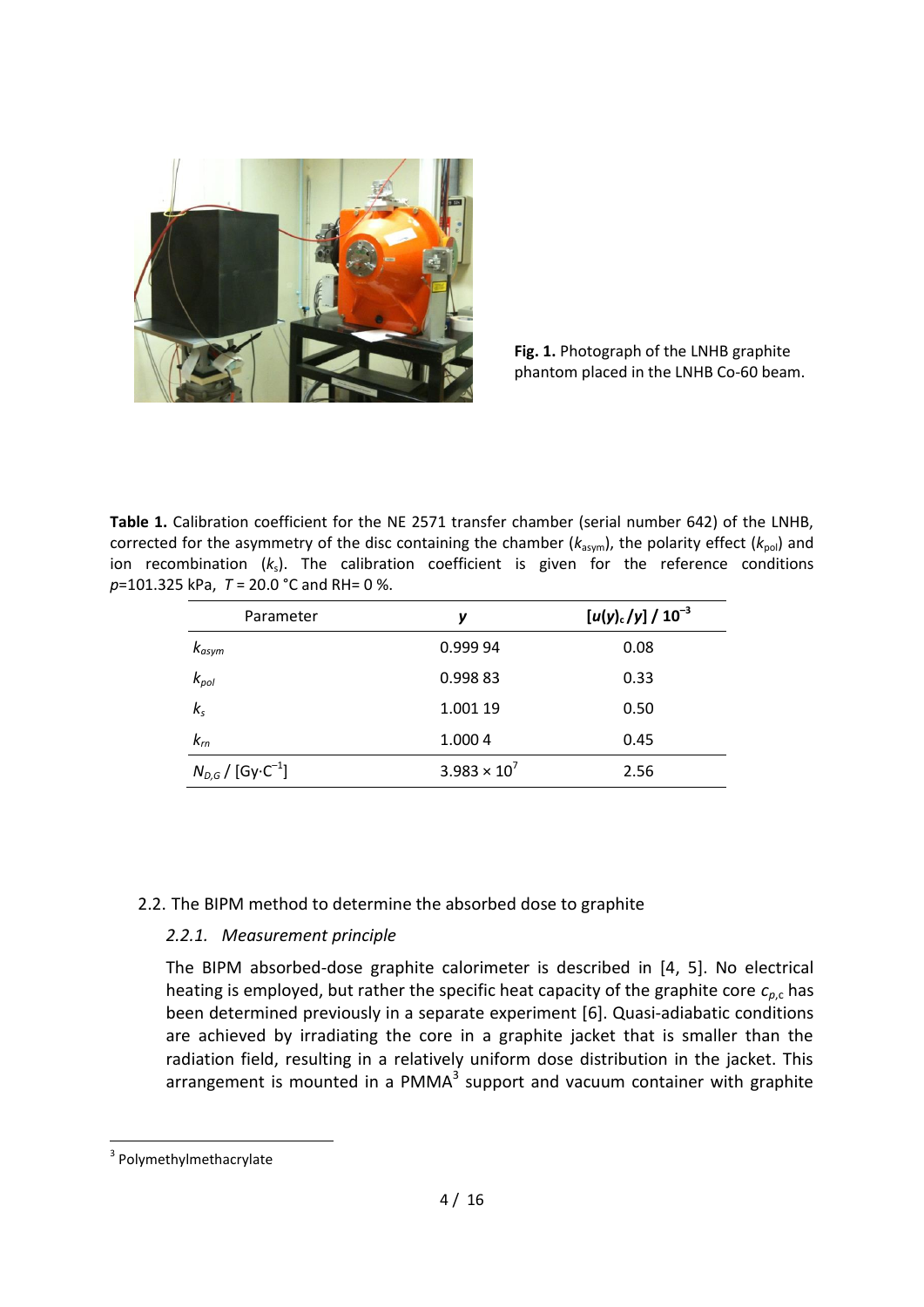build-up plates to centre the core at the reference depth of 5 g  $cm^{-2}$ . The mean absorbed dose  $D_c$  in the graphite core is determined using

$$
D_{\rm c} = c_{p,\rm c}(T) \cdot \Delta T \cdot k_{\rm imp},\tag{3}
$$

where  $\Delta T$  is the temperature rise in the core and  $k_{\text{imp}}$  corrects for non-graphite materials in the core.

Two nominally identical parallel-plate ionization chambers with graphite walls and collector, similar in design to the existing BIPM standards for air kerma and absorbed dose to water, were fabricated for the determination of the absorbed dose to graphite from the measured absorbed dose to the graphite core. The first chamber (calo 3) is housed in a graphite jacket, nominally identical to the calorimeter jacket, and is irradiated in the same PMMA support and phantom arrangement. The second chamber (calo5) is mounted in a large graphite phantom and irradiated with its centre at 5 g  $cm^{-2}$ . These measurement arrangements are represented schematically in Figure 2.



**Figure 2.** Schematic representation of the three measurement situations giving rise to Monte Carlo calculations; the yellow arrow indicates the incoming beam. Two of the measurements are made in a common cubic PMMA phantom. **a)** The calorimeter is used in vacuum and  $D_c$  is both measured and calculated. **b)** The graphite core is replaced by the transfer ionization chamber at atmospheric pressure. The ionization charge in graphite  $Q_c$  is measured and the corresponding cavity dose *D*cav,c calculated. **c)** The ionization chamber is placed in a large graphite phantom. The ionization charge in graphite  $Q<sub>G</sub>$  is measured and the corresponding cavity dose  $D_{\text{cav},G}$  calculated. The mean absorbed dose to graphite  $D_G$  in the absence of the chamber is also calculated for a graphite detector with the same dimensions as the cavity. It follows that a correction factor *k*rn is required for the radial non-uniformity of the radiation field over this dimension, measured for a homogeneous graphite phantom.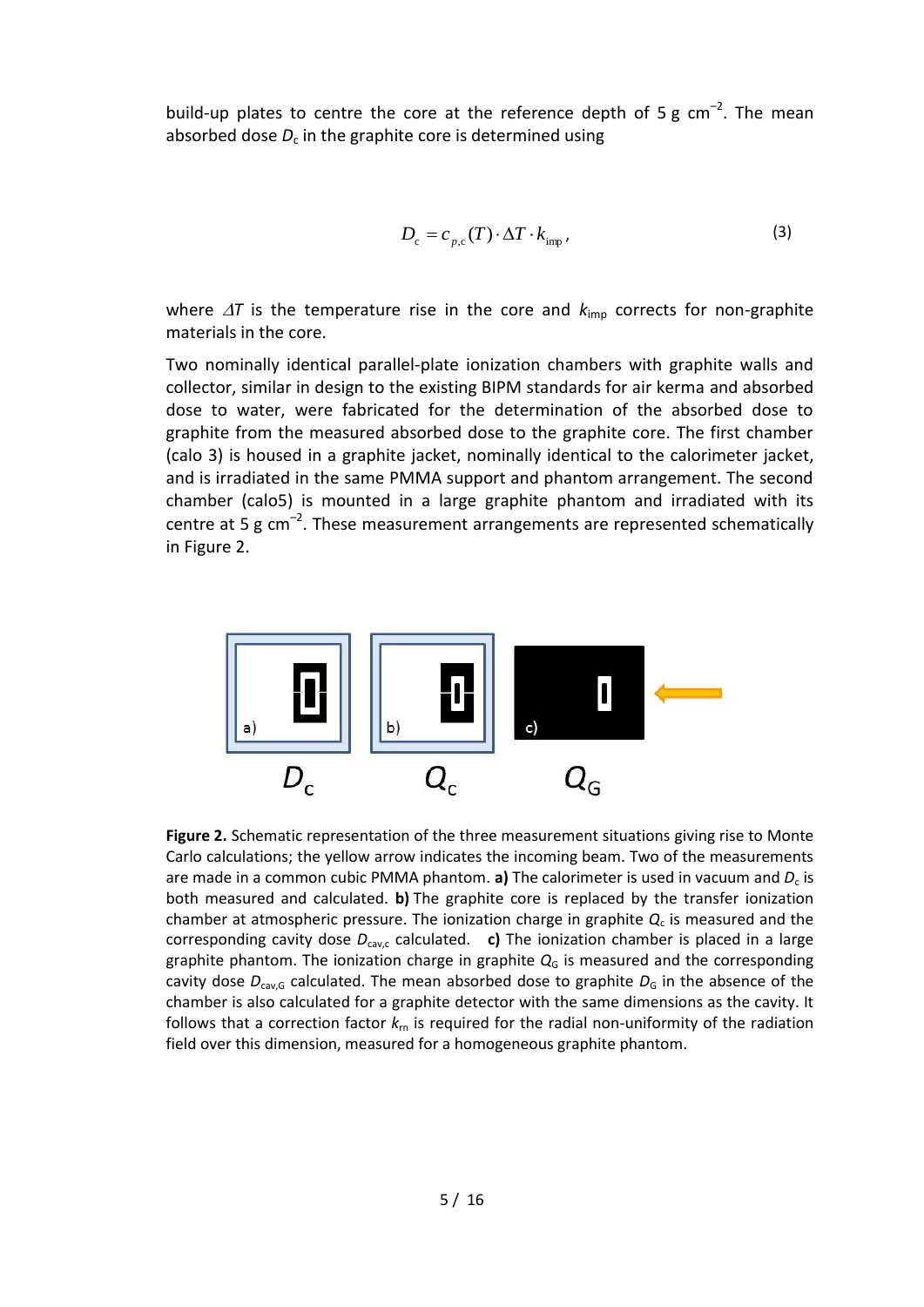The method adopted by the BIPM combining calorimetric and ionometric measurements with Monte Carlo simulations to determine the absorbed dose to water is described in detail in [7] and has previously been applied for the determination of absorbed dose to water in [8-10]. In analogy, the absorbed dose to graphite  $D<sub>G</sub>$  can be evaluated as

$$
D_{\rm G} = D_{\rm c} \frac{Q_{\rm G}}{Q_{\rm c}} \left(\frac{D_{\rm G}}{D_{\rm c}}\right)^{\rm MC} \left(\frac{D_{\rm cav,c}}{D_{\rm cav,G}}\right)^{\rm MC} k_{\rm m} \,,\tag{4}
$$

where

- *D*<sub>c</sub> measured absorbed dose to the graphite core;
- *Q*<sup>c</sup> ionization charge measured when the transfer chamber is positioned in the graphite jacket, replacing the core;
- $Q<sub>G</sub>$  ionization charge measured when the transfer chamber is positioned in the graphite phantom;

$$
\frac{D_{\text{G}}}{D_{\text{c}}}
$$
 
$$
\sum_{n=1}^{M} \frac{D_{\text{G}}}{D_{\text{c}}}
$$
 and to the graphite core using Monte Carlo simulations;



c

 $\overline{\phantom{a}}$  $\setminus$ 

ſ

 $D_{\text{cav-c}}^{\text{NCC}}$  - calculated ratio of cavity doses in the two graphite arrangements using Monte Carlo simulations;

 $k_{\rm m}$  - measured correction for radial non-uniformity in graphite.

In abbreviated form,  $D<sub>G</sub>$  can be expressed as

$$
D_{\rm G} = D_{\rm c} \frac{Q_{\rm G}}{Q_{\rm c}} C_{\rm G,c} k_{\rm m} \,, \tag{5}
$$

where C<sub>G,c</sub> represents the total Monte Carlo conversion factor.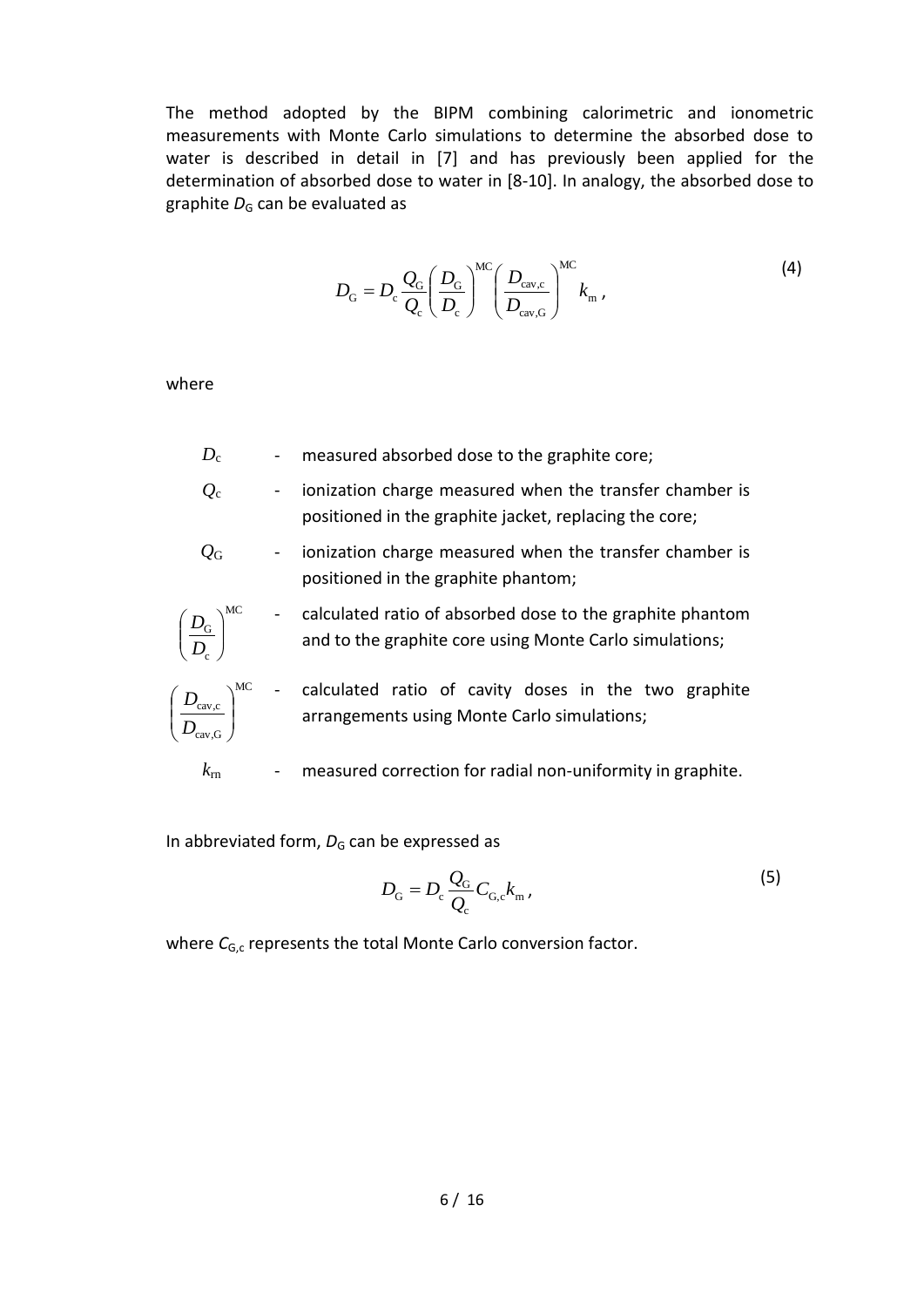## *2.2.2. Monte Carlo simulations*

The Monte Carlo calculations are described in detail in [7] and make use of the PENELOPE code [11]. As noted in the preceding section, four geometries are simulated and the accuracy of the method relies on the symmetry of the geometries and the simulation parameters. A novel aspect of this is the use of a disc-shaped transfer chamber whose total graphite thickness on-axis is the same as that of the calorimeter core. Very few of the geometrical bodies appear in only one of the four simulations so that the fine details should not need to be simulated. Nevertheless, a very detailed geometrical model was constructed. Similarly, although detailed electron transport should not be essential for the same reasons, sufficient detail was used to permit the cavity dose to be calculated in a way that gives the same results as a full calculation using event-by-event electron transport (as demonstrated in an earlier work [12]). Reference [7] includes a detailed uncertainty analysis for the calculation of the conversion factor  $C_{w,c}$  for the determination of absorbed dose to water.

Phase-space files of incident photons at 90 cm from the BIPM Co-60 source have earlier been generated using the PENELOPE code [11, 13]. In total, 2.5  $\times$  10<sup>7</sup> independent photons are available, distributed for convenience in 24 files. The phase-space files have here been used to calculate  $C_{G,c}$  rather than  $C_{w,G}$ .

The result of the calculations for  $C_{G,c}$  is listed in Table 3. The figures in parentheses represent the combined standard uncertainty in the trailing digits based on the analysis for  $C_{w,c}$  presented in [7], including components arising from the simulation geometries, input spectra, radiation transport mechanisms and cross-section data used. The value is slightly reduced from the 1.7 parts in  $10^3$  given in [7] because the ratio of photon cross sections for water and graphite does not enter into the present work. The statistical standard uncertainty for  $C_{w,c^2}$  is around 0.03 %.

# *2.2.3. BIPM Graphite Phantom*

The BIPM graphite phantom was constructed in 1973 and consists of seven stacked graphite discs 300 mm in diameter. The density of the discs fabricated at that time varied within 1.2 % [14] but local density variations within one single disc were sometimes larger than 2 % [15]. For this reason, the centre of each disc was compared to a sample of known density to decrease the associated uncertainty contribution [16]. A cylindrical hole allowed the front graphite disc to house a primary standard parallel-plate ionization chamber. cf. Figs 3-a and 3-b.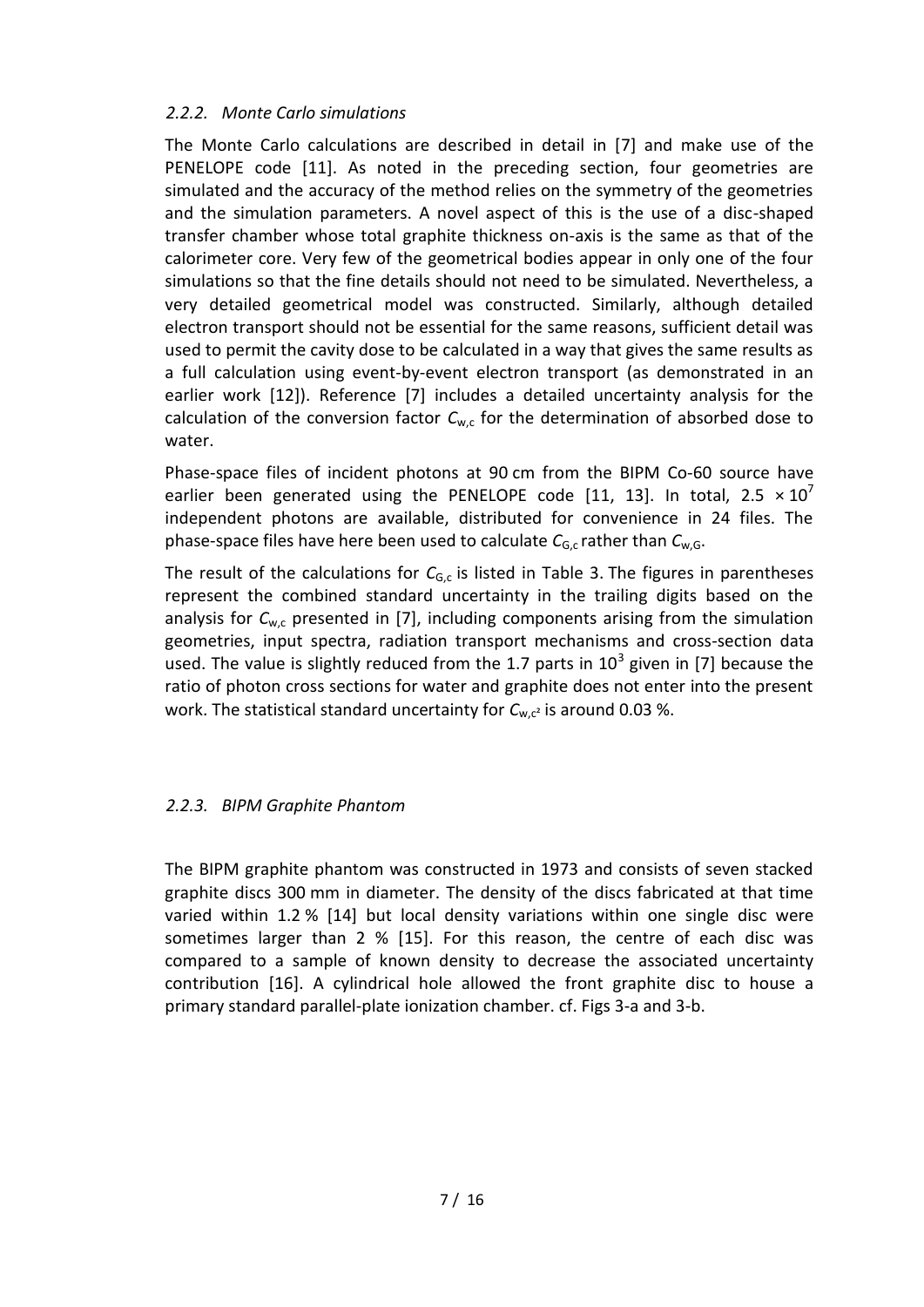

Fig. 11. — Fantôme de graphite pour la mesure de la dose absorbée.<br> Le premier disque a été enlevé pour permettre de voir le logement de la chambre<br> à cavité.



Fig. 12. - Premier disque du fantôme avec la chambre à cavité et la thermistance.

**Fig. 3-a** Photographs of the BIPM graphite phantom in 1973 where the first disc, facing the beam, has been removed (*Fig. 11 in the photograph*) to show the rear of the disc housing the parallel-plate ionization chamber (*Fig. 12 in the photograph*) [14].



**Fig. 3-b** Photograph of the BIPM graphite phantom placed in the BIPM CisBIO Co-60 beam in 2011.

However, for the present comparison, a specially-adapted graphite disc was fabricated to house a newly-constructed parallel-plate ionization chamber {f} (calo5) with well-known cavity volume<sup>4</sup>. The dimensions of this "inner" disc {c} (160 mm diameter, 32 mm thick) were chosen to be similar to the LNHB phantom centre plate with the aim of using it with both the BIPM and LNHB phantoms. To centre this disc in the BIPM phantom, a pre-existing graphite ring 30 mm in diameter {d}, and a 2 mm thick PMMA 'spacer' ring {e} were placed around the inner disc. The front face of the ionization chamber is recessed from the front face of the

 $\overline{\phantom{a}}$ 

 $^4$  The letters {a}, {b}, {c} etc. refer to the information given in Table 2.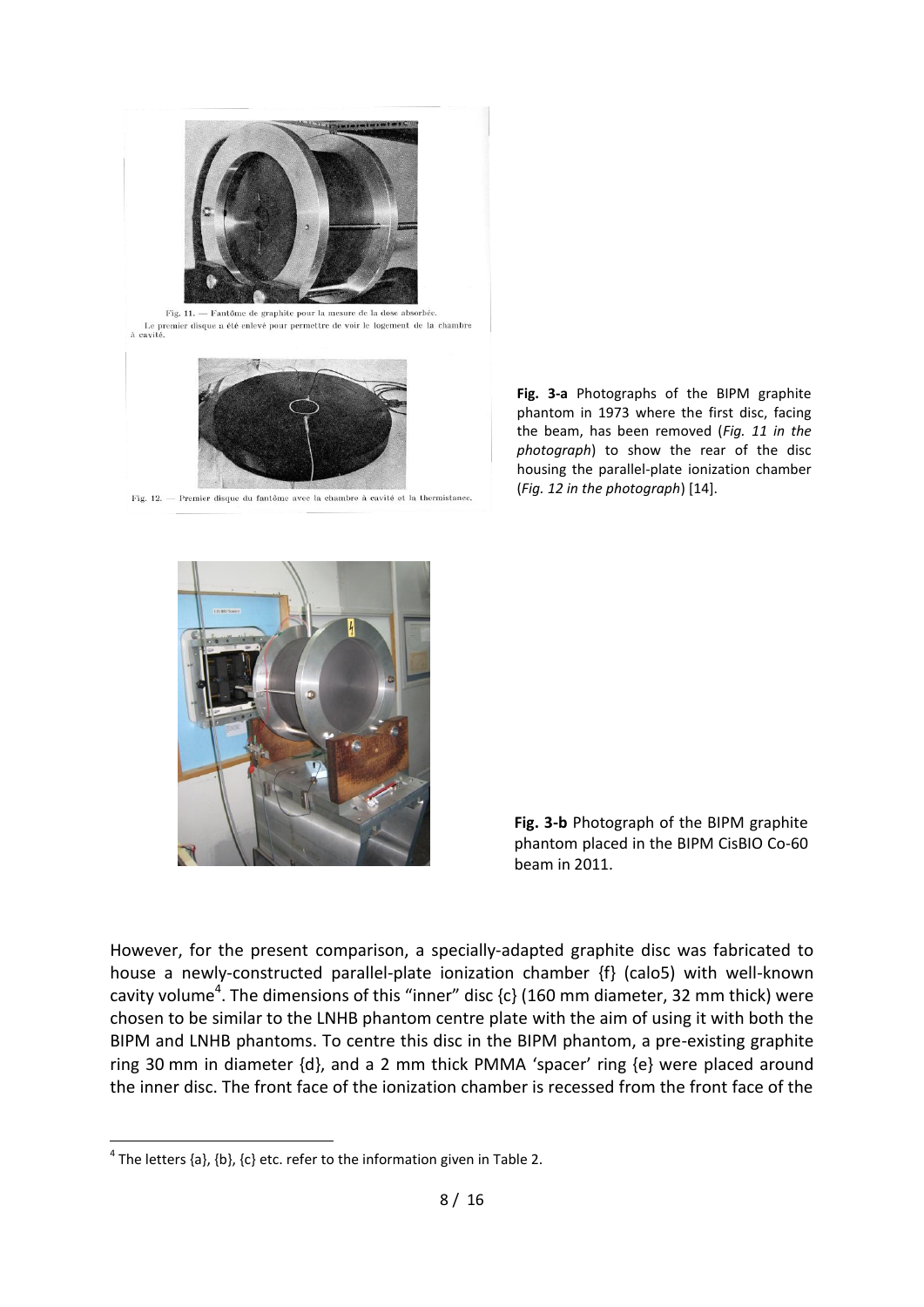disc. To fill this space, a graphite cylinder {b} of well-known bulk density is placed so that it is coplanar with the front face of the disc.

2.3. Configuration for the LNHB-BIPM Comparison.

To compare the determination of absorbed dose to graphite by the LNHB and the BIPM, two graphite phantom configurations were used. Firstly, the LNHB 160 mm diameter, 32 mm thick disc ("32a") {g} was incorporated into the BIPM graphite phantom as described in 2.2.3, cf. Fig. 4. Measurements were made in this configuration using the LNHB ionization chamber (NE 2571, serial number 642). Secondly, the BIPM 160 mm diameter, 32 mm thick disc was housed in the BIPM graphite phantom, cf. Fig. 5. Measurements were made in this configuration using the BIPM ionization chamber (calo5). The bulk density and mass-thickness of the components are listed in Table 2.

| 1 |  |  |
|---|--|--|

**Fig. 4** BIPM graphite phantom housing the LNHB graphite disc. The checked area corresponds to an outer graphite ring.

**Fig. 5** BIPM graphite phantom housing the parallel plate ionization chamber 'calo5'. The checked area corresponds to an outer graphite ring.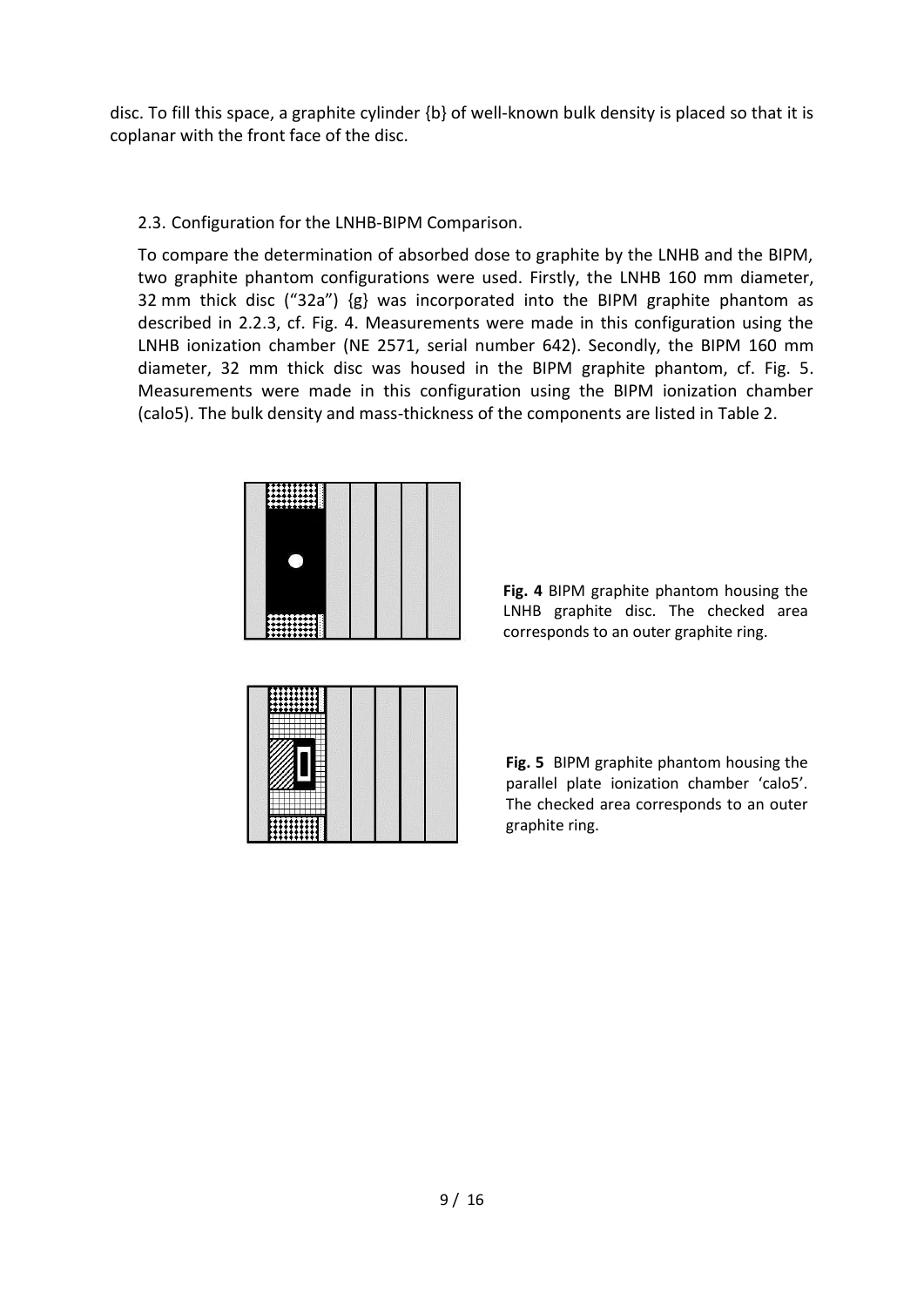| component                                      | symbol | $\rho$ / g cm <sup>-3</sup> | $d_{\rm m}$ / g cm <sup>-2</sup> |
|------------------------------------------------|--------|-----------------------------|----------------------------------|
| front disc in graphite<br>{a}                  |        | 1.741                       | 2.006                            |
| BIPM small graphite cylinder<br>$\{b\}$        |        | 1.814                       | 2.359                            |
| BIPM inner graphite cylinder<br>${c}$          |        | 1.814                       | 1.438                            |
| graphite ring<br>$\{d\}$                       | ш      |                             |                                  |
| PMMA ring<br>{e}                               | -14    |                             |                                  |
| ${f}$<br>BIPM ionization chamber, cf. Fig5     |        | 1.834                       | 1.015                            |
| LNHB inner graphite cylinder, cf. Fig.4<br>{g} |        | 1.837                       | 2.939                            |

**Table 2.** Components of the phantom assembly upstream the measurement plane. The density  $\rho$  and mass thickness  $d_m$  of graphite phantom components used in the comparison are given for the components in the centre of the beam.

The BIPM ionization chamber was placed in a so called 'compensated' configuration, i.e. the total mass thickness of graphite on the central beam axis from the front face to the centre of the chamber collector constitutes 4.998 g cm<sup>-2</sup> (nominal value: 5 g cm<sup>-2</sup>). The mass thickness upstream of the LNHB ionization chamber was 4.945  $\rm g$  cm<sup>-2</sup>, numerically close to the BIPM mass thickness, but in a so called 'non-compensated' configuration for which the chamber air cavity is considered to be graphite<sup>5</sup>. This results in slightly different SSDs<sup>6</sup>, as schematized in Fig 6.



**Fig. 6** Illustration of the relative positioning of the BIPM (upper) and LNHB (lower) configurations. The red dashed line indicates the detector plane. The front faces are 'misaligned' by around 2 mm.

 $\overline{a}$ 

 $<sup>5</sup>$  There is no clear advantage of one method over the other. What is important for the present comparison is</sup> that the Monte Carlo calculations for the BIPM standard replicate the compensated mode and determine the absorbed dose under the non-compensated conditions used for the LNHB ionization chamber.

<sup>&</sup>lt;sup>6</sup> Source to Surface Distance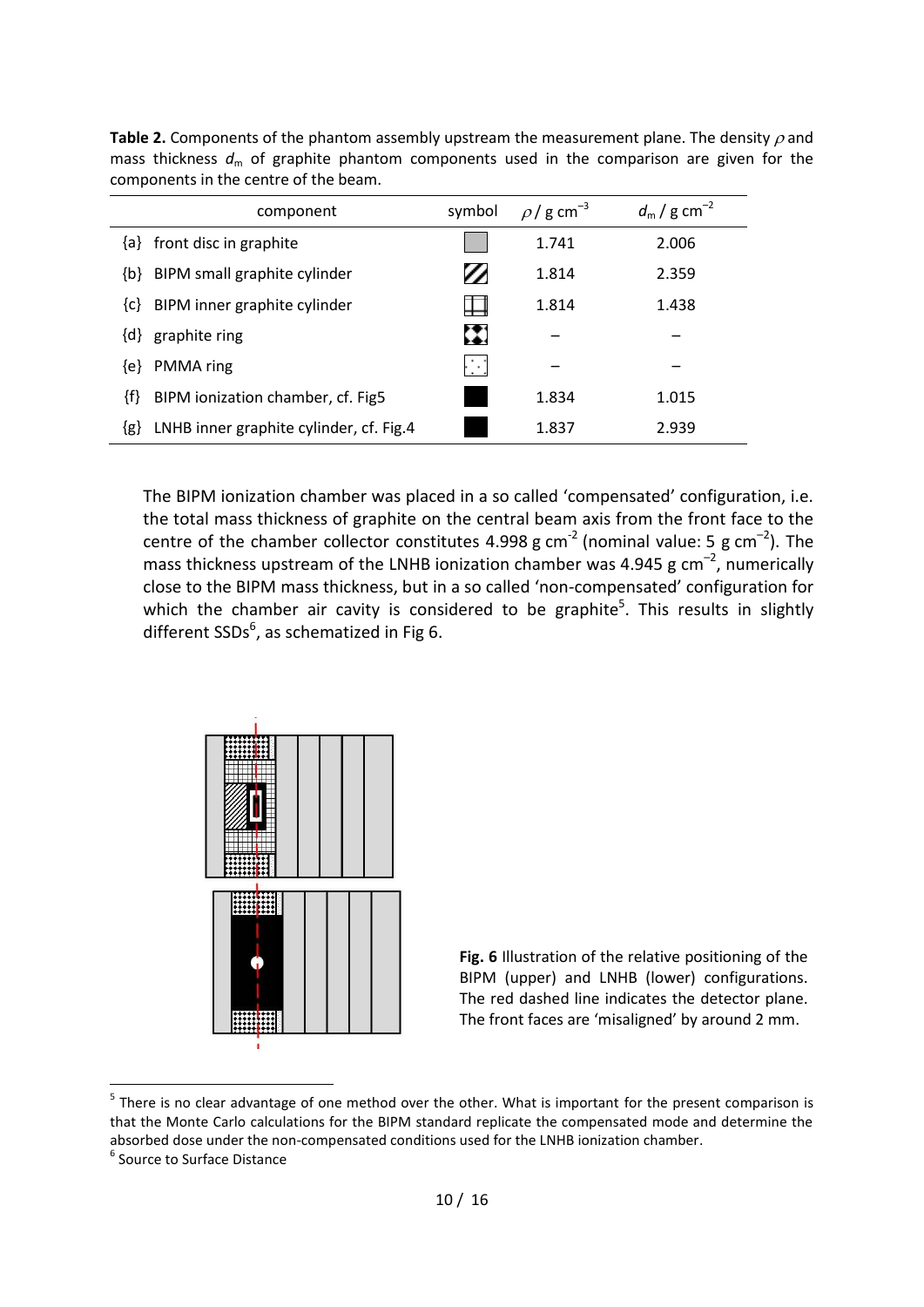#### **3. Measurement Results and Discussion**

3.1. Measurement Results

The results obtained using the BIPM calorimeter and calo5 ionization chamber are listed in Table 3. The parameters  $\dot{D}_{c}$  and  $I_{c}$  are the result of many repeat measurements in the small calorimeter phantom (Figs. 2(a) and 2(b), respectively) between 2009 to 2012 (including measurements made after the present comparison). The parameter *I*<sup>G</sup> represents the current measured for this comparison in the large phantom (Fig. 5) at a mass thickness of 4.998  $g \text{ cm}^{-2}$  in compensated mode. The difference between these conditions for *I*<sub>G</sub> and the non-compensated conditions used for the LNHB ionization chamber (Fig. 4) is accounted for by the Monte Carlo factor  $C_{G,c}$  in the table. Using (5), the absorbed dose rate to graphite  $\dot{D}_{c,\text{BIPM}}$  in the CisBIO Co-60 beam at 2011-01-01 00:00:00 UTC and at the reference depth of  $4.945 \text{ g cm}^{-2}$  (non-compensated) is determined as

$$
\dot{D}_{c,\text{BIPM}} = 5.333 \text{ mG y} \cdot \text{s}^{-1} \tag{7}
$$

with an associated relative standard uncertainty of 3.6 parts in  $10^3$ .

| Parameter                                              | ν      | $[u(y)/y] / 10^{-3}$ |
|--------------------------------------------------------|--------|----------------------|
| $\dot{D}_c$ / [Gy·min <sup>-1</sup> ]                  | 0.2968 | 1.5                  |
| $I_c$ / $pA^7$                                         | 1286.8 | $0.5^8$              |
| $k_{\rm rn,G}$ [17]                                    | 1.0032 | 1.0                  |
| $C_{G,c}$<br>$I_G / pA^7$<br>$d_m / [g \cdot cm^{-2}]$ | 1.0080 | 1.4                  |
|                                                        | 1371.8 | $0.5^8$              |
|                                                        | 4.998  | 0.4                  |

**Table 3.** Measured or calculated parameters used to determine the absorbed dose to graphite in the BIPM Co-60 reference beam using the BIPM calorimeter.

 $\overline{a}$ 

 $7$  Corrected for volume, orientation and polarization.

 $^8$  Uncertainty of positioning included in the estimate.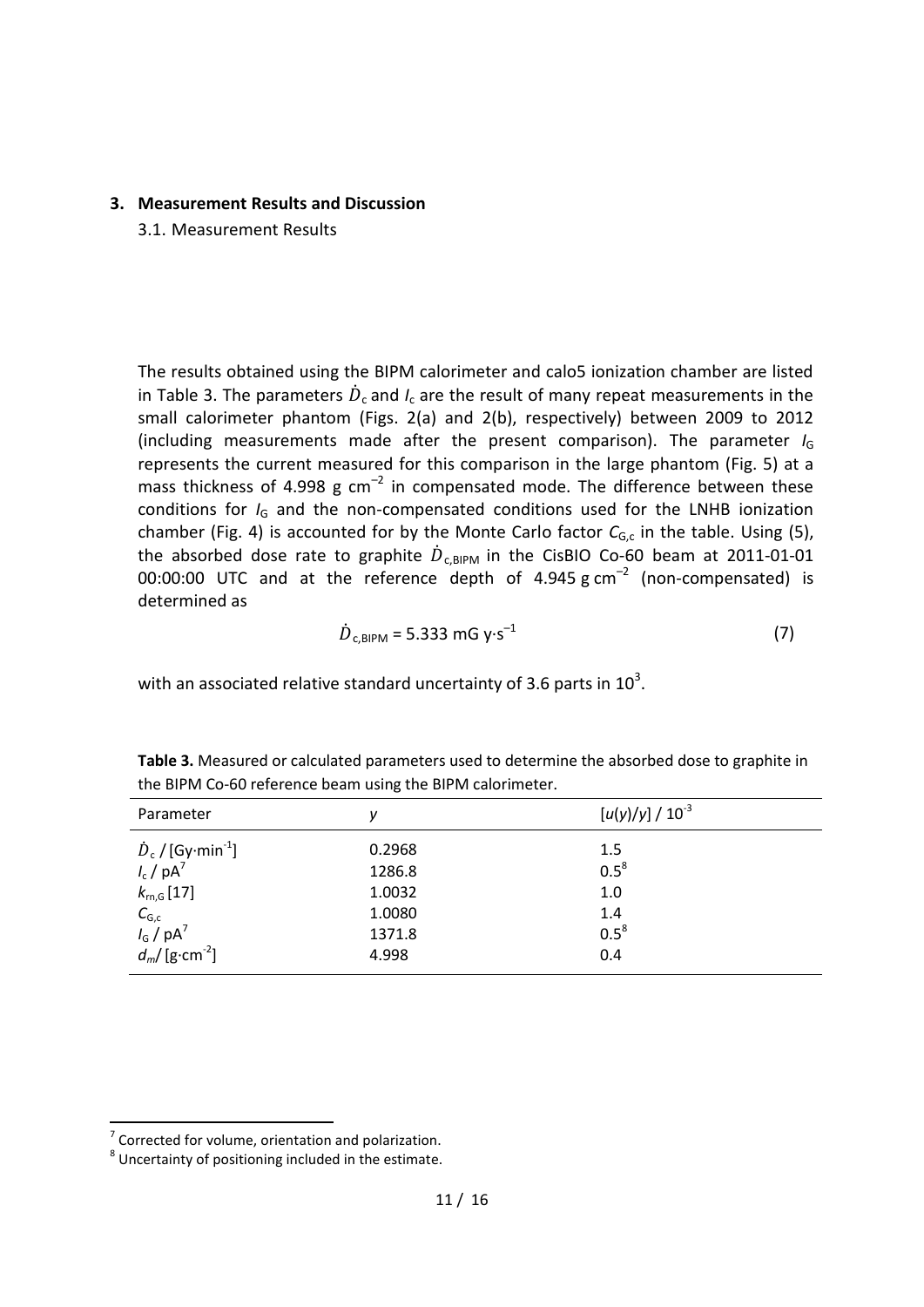The LNHB disc housing the transfer ionization chamber (serial number 642) was placed in the BIPM graphite phantom, replacing the corresponding BIPM disc (Fig.5). The results obtained for the LNHB transfer chamber at the BIPM are given in Table 4. A decay correction has been included to compare the data on 2008-01-01 (using the same Co-60 half-life for the LNHB and BIPM determinations). Further, the BIPM measurement system gives currents normalized to 0° C and for a relative humidity of 50 %, giving rise to two supplementary corrections.

**Table4.** Measured or calculated parameters used to determine the absorbed dose to graphite in the BIPM Co-60 reference beam using the LNHB transfer chamber. The calibration coefficient  $N_{Dc}$  for the transfer chamber is given for the reference conditions  $p = 101.325$  kPa,  $T = 20.0$  °C and RH= 0 %, and consequently the ionization current *I*<sup>c</sup> measured at the BIPM is normalized to these conditions. Correction factors are applied for the asymmetry of the LNHB disc (*k*asym), polarity (*k*pol), recombination (*k*s), radial non-uniformity (*k*rn) and source decay ( $k_{\text{decay}}$ ).

| Parameter                             | у                     | $[u(y)_{c}/y] / 10^{-3}$ |
|---------------------------------------|-----------------------|--------------------------|
| $N_{Dc}$ / [Gy·C <sup>-1</sup> ]      | $3.983 \times 10^{7}$ | 2.56                     |
| $I_c$ / pA                            | 142.87                | 0.1                      |
| $k_T$                                 | 0.9318                | 0.2                      |
| $k_{RH}$                              | 0.997                 | 0.3                      |
| $k_{asym}$                            | 0.999 94              | 0.08                     |
| $k_{pol}$                             | 0.99883               | 0.33                     |
| $k_{s}$                               | 1.001 19              | 0.50                     |
| $k_{\rm rn,c}$                        | 1.000 5               | 0.1                      |
|                                       |                       |                          |
| $\dot{D}_c$ / [Gy·min <sup>-1</sup> ] | 5.289                 | 2.6                      |

Using (2), the LNHB determination of absorbed dose rate to graphite  $\dot{D}_{c,LNHB}$  in the CisBIO Co-60 beam at 2011-01-01 00:00:00 UTC and at the reference depth of 4.945 g  $cm^{-2}$ (non-compensated) is determined as

$$
\dot{D}_{c,LNHB} = 5.289 \text{ mG y} \cdot \text{s}^{-1} \tag{8}
$$

with an associated relative standard uncertainty of 2.6 parts in  $10^3$ .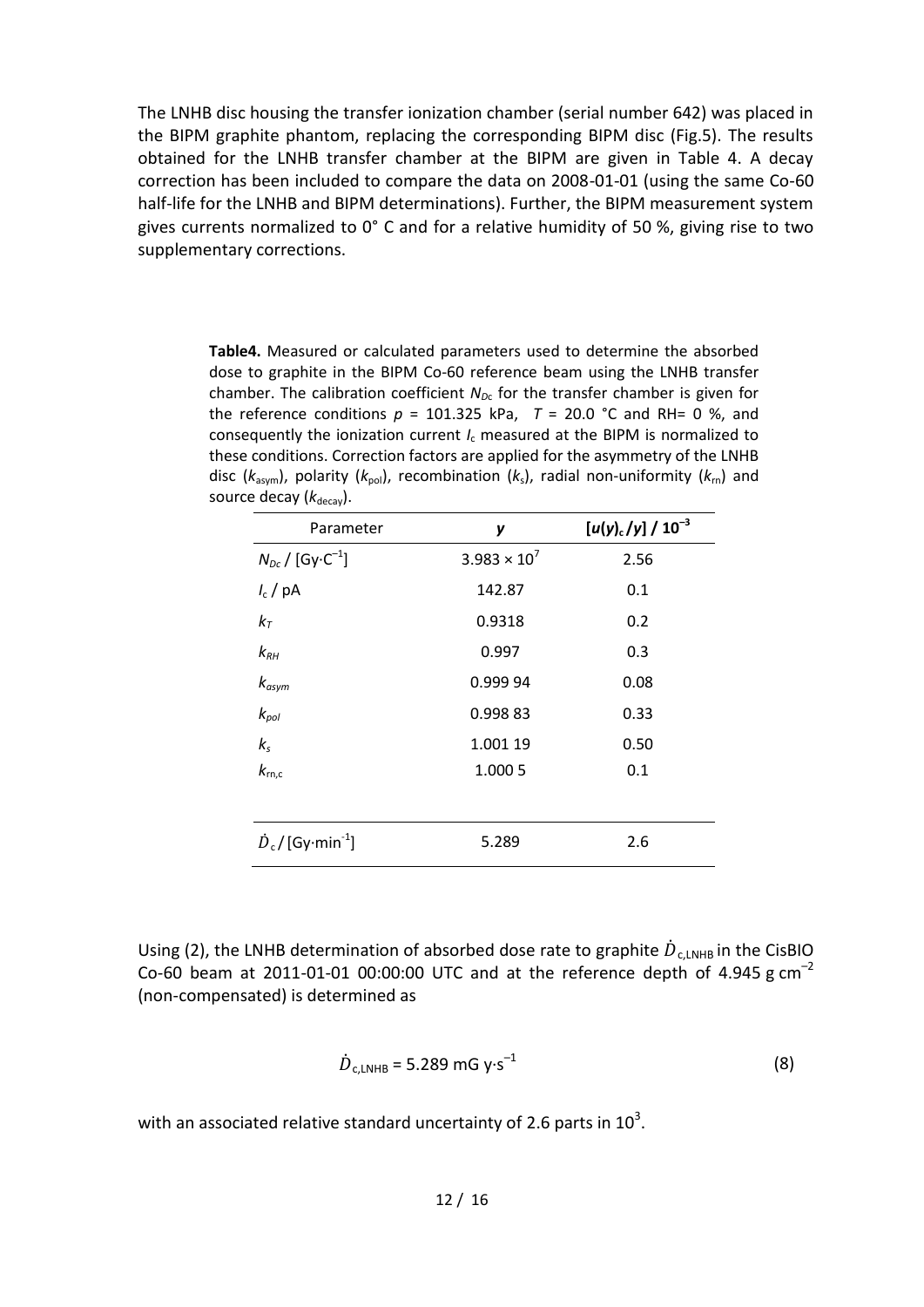#### 3.2. Comparison Result and Discussion

From (7) and (8) the comparison result is derived as

$$
\Delta = \frac{D_{\rm c, LNHB}}{D_{\rm c,BIPM}} = 0.992 \,, \tag{9}
$$

with a combined relative standard uncertainty  $u_c$  of 5 parts in 10<sup>3</sup>.

While the LNHB and BIPM standards agree at around 1.5 times the standard uncertainty of the comparison, there are several factors that complicate the comparison and might result in small differences between the determinations of absorbed dose to graphite.

The use of composite graphite phantoms containing a chamber holder, outer supporting rings and build-up plates with different bulk densities presents a particular difficulty for comparisons in terms of absorbed dose to graphite in the sense that, for a phantom and field size of given dimensions, the absorbed dose is not uniquely specified by the reference depth expressed in  $g \text{ cm}^{-2}$ . One can see this qualitatively by recognizing that increasing the bulk density effectively increases the amount of material irradiated laterally and might therefore produce an effect similar to increasing the field size. The effect for a composite phantom is less easy to predict. Monte Carlo calculations were made at 5 g cm<sup>-2</sup> for a homogeneous phantom with bulk density 1.78 g cm<sup>-2</sup> and for a composite phantom where the first 2 g cm<sup>-2</sup> of build-up is a plate with density 1.74 g cm<sup>-2</sup> (similar to disc  $\{a\}$  in Figs. 4 and 5) and the chamber holder (making up the next 3 g cm<sup>-2</sup> and beyond) has density 1.84 g cm<sup>-2</sup> (similar to disc  $\{g\}$  in Fig. 4). These show the absorbed dose for the composite phantom to be higher by 0.3 %, a surprisingly large effect for the realistic variations in bulk density simulated.

Furthermore, the mean bulk density measured (and simulated) for a given graphite component might not be a sufficiently good representation, especially if local inhomogeneities exist and in particular for the upstream graphite components close to the beam axis. The fact that the LNHB and BIPM transfer chambers are very different in cross section might also be relevant (aside from the first-order effect correct by *k*rn). The magnitude of these effects and the associated uncertainty are difficult to estimate but might be possible to evaluate using a similar technique to that of Boutillon [16]. These effects represent a significant limitation when measuring absorbed dose to graphite.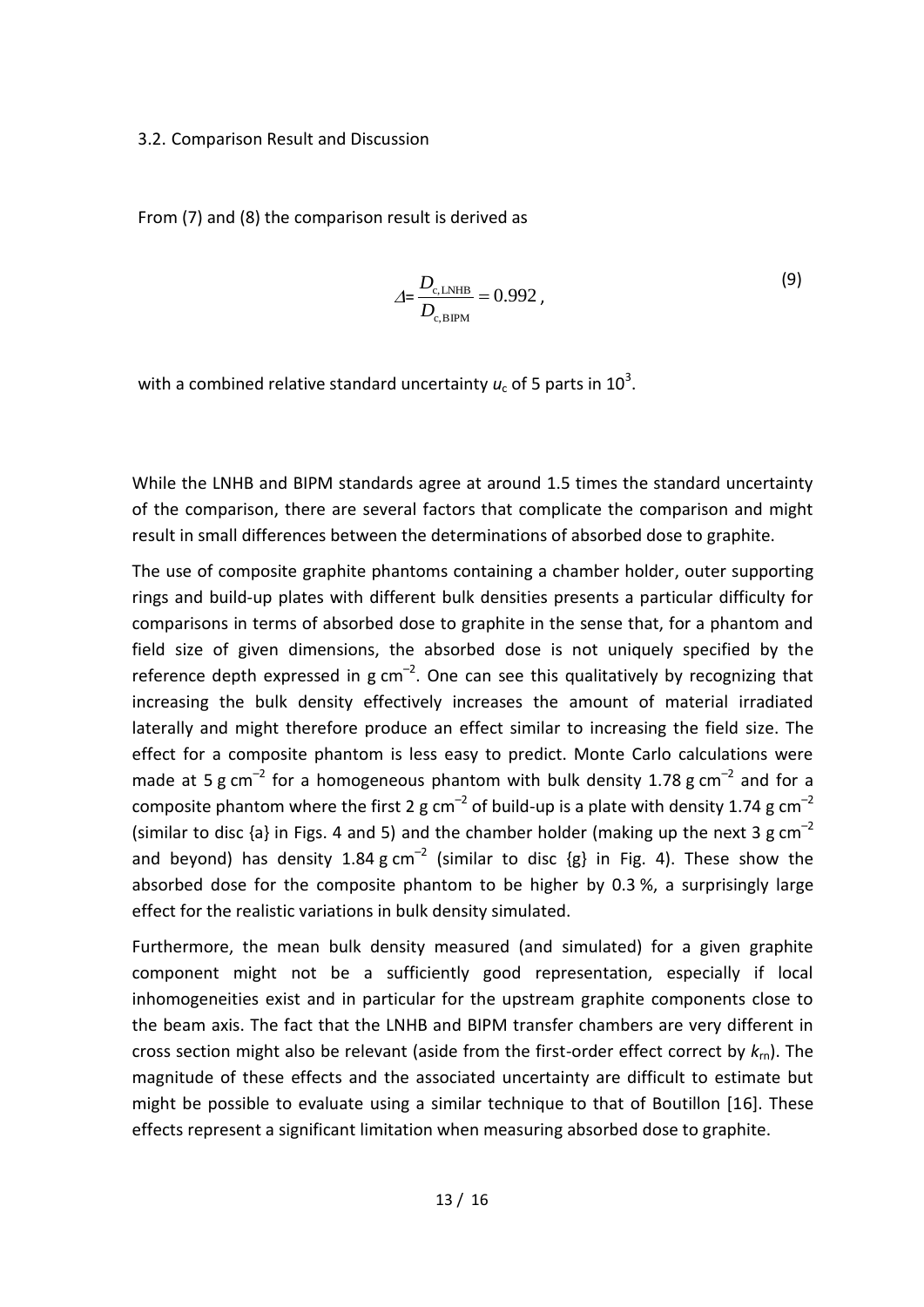To best take account of this in the present comparison, the BIPM absorbed-dose conversion from  $D_c$  (the measured dose to the calorimeter core in its small phantom, i.e. jacket) to  $D<sub>G</sub>$  (the dose estimate used for the comparison), was calculated for the precise conditions of irradiation of the BIPM and LNHB chambers. In other words, the cavity dose  $D_{\text{cav},G}$  was calculated for the composite phantom used for the BIPM chamber, while  $D_G$ was calculated for the phantom used for the LNHB transfer chamber (replacing the chamber itself by graphite of the same density as the chamber holder). By adopting this method, any remaining errors are expected to be below 0.1 % and an additional uncertainty of this value is included. Note that by using this method, slight deviations of the chamber depths from 5 g  $cm^{-2}$  are taken into account and no depth corrections need be applied.

A BIPM.RI(I)-K6 comparison of calorimetric determinations of absorbed dose to water in accelerator photon beams was carried out between the LNHB and the BIPM in March 2012 [18]. For these beams, the BIPM standard is the same graphite calorimeter; however, for the LNHB the high-energy standard is a combination of results based on graphite and water calorimeters. The present result is in consistency with the results of the comparison between the two laboratories at 6 MV and 20 MV, determined at 0.995 and 0.994, respectively, with a combined standard uncertainty of 5 parts in  $10^3$ . Meanwhile, the absorbed dose to water determined using the BIPM ionometric standard has been compared in the BIPM Co-60 reference beam with that determined using the BIPM graphite calorimeter system. The ratio of these determinations has been evaluated as 0.9995(25) [19]. As a consequence, the result presented in this report is also consistent with the result of the BIPM.RI(I)-K4 [20].

### **4. Conclusion**

A comparison of absorbed dose to graphite in a Co-60 reference beam was carried out between the Laboratoire National de Métrologie et d'Essais - Laboratoire National Henri Becquerel (LNE-LNHB) and the Bureau International des Poids et Mesures (BIPM) in March 2011. The comparison involved the LNE-LNHB primary standard graphite calorimeter and the BIPM graphite calorimeter used for the BIPM.RI(I)-K6 comparison of national accelerator beam facilities. The comparison result, reported as a ratio of the LNE-LNHB and the BIPM evaluations, is 0.992 with a combined standard uncertainty of 5 parts in  $10^3$ . This result is in consistency with the results of the comparison between the two laboratories for absorbed dose to water in accelerator photon beams [18], where a ratio of the LNE-LNHB and the BIPM evaluations at 6 MV was determined at 0.995 with a combined standard uncertainty of 5 parts in  $10^3$ . It is also consistent with the result of the BIPM.RI(I)-K4 [20].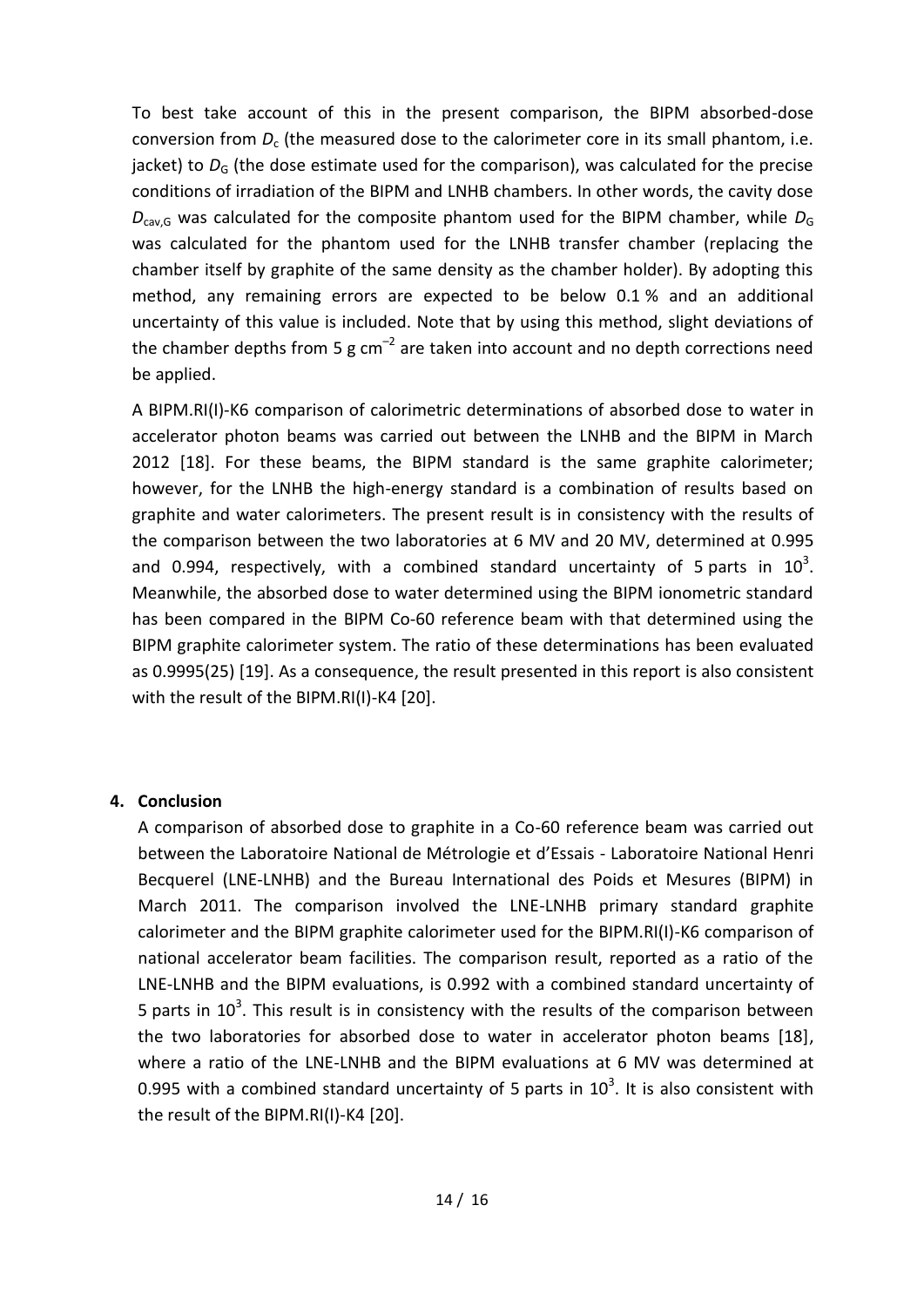#### **References**

- [1] Daures J, Chauvenet B and Ostrowsky A 1994 State-of-the-art of calorimetry at LPRI *Proc. Proc. NPL Calorimetry Workshop 1994 (National Physical laboratory, Teddington, UK)*
- [2] Daures J, Ostrowsky A, Gross P, Jeannot J P and Gouriou J 2000 Calorimetry for absorbed dose measurements at BNM-LNHB *Proc. NPL Workshop on Recent Advances in Calorimetric Absorbed dose Standards*, *NPL Report* CIRM-42
- [3] Daures J and Ostrowsky A 2005 New constant-temperature operating mode for graphite calorimeter at LNE-LNHB *Phys. Med. Biol.* **50** 4035
- [4] Picard S, Burns D T and Roger P 2009 Construction of an Absorbed-Dose Graphite Calorimeter *[Rapport BIPM-2009/01](http://www.bipm.org/utils/common/pdf/rapportBIPM/2009/01.pdf)* (Sèvres: Bureau International des Poids et Mesures) 12 pp.
- [5] Picard S, Burns D T, Roger P 2010 The BIPM Graphite Calorimeter Standard for Absorbed Dose to Water, abstract to International Symposium on Standards, Applications and Quality Assurance in Medical Radiation Dosimetry *in* Standards, Applications and Quality Assurance in Medical Radiation Dosimetry (IDOS), 2011, vol. 1 55–65, Proceedings Series – International Atomic Energy Agency 2011.
- [6] Picard S, Burns D T and Roger P 2007 Determination of the Specific Heat Capacity of a Graphite Sample Using Absolute and Differential Methods *[Metrologia](http://www.iop.org/EJ/abstract/0026-1394/44/5/005/)* **44** 294–302
- [7] Burns D T 2011 The dose conversion procedure for the BIPM graphite calorimeter standard for absorbed dose to water, in preparation.
- [8] Picard S, Burns D T, Roger P, Allisy-Roberts P J, McEwan M, Cojocaru C, Ross C 2010 Comparison of the standards for absorbed dose to water of the NRC and the BIPM for accelerator photon beams *Metrologia* **47** *[Tech. Suppl.](http://iopscience.iop.org/0026-1394/47/1A/06025/)* 06025, 22 pp.
- [9] Picard S, Burns D T, Roger P, Allisy-Roberts P J, Kapsch R P and Krauss A 2011 Key comparison BIPM.RI(I)-K6 of the standards for absorbed dose to water of the PTB, Germany and the BIPM in accelerator photon beams *Metrologia* **48** *[Tech. Suppl.](http://iopscience.iop.org/0026-1394/48/1A/06020/)* 06020, 21 pp.
- [10] Picard S, Burns D T, Roger P, Bateman F B, Tosh R E, Chen-Mayer H 2012 Key comparison BIPM.RI(I)-K6 of the standards for absorbed dose to water of the NIST, USA and the BIPM in accelerator photon beams *Metrologia* **50** *[Tech. Suppl.](http://iopscience.iop.org/0026-1394/50/1A/06004/)* 06004, 22 pp.
- [11] Salvat F, Fernandez-Varea J M and Sempau J 2009 PENELOPE-2008: A code system for Monte Carlo simulation of electron and photon transport *NEA No. 6416 Workshop Proc. (Barcelona, Spain 30 June – 3 July 2008)* (Paris: NEA/OECD)
- [12] Burns D T 2006 A new approach to the determination of air kerma using primary-standard cavity ionization chambers *Phys*. *Med*. *Biol*. **51** 929–942
- [13] Burns D T 2003 Calculation of kwall for  $^{60}$ Co Air-Kerma Standards Using PENELOPE [CCRI\(I\)/03](http://www1.bipm.org/cc/CCRI(I)/Allowed/16/CCRI(I)03-40.pdf)–40 (Sèvres: BIPM)
- [14] *Procès-Verbaux des Séances du Comité International des Poids et Mesures,* 62nd meeting (1973) 63-65.
- [15] *Procès-Verbaux des Séances du Comité International des Poids et Mesures,* 63rd meeting (1974) 59-60.